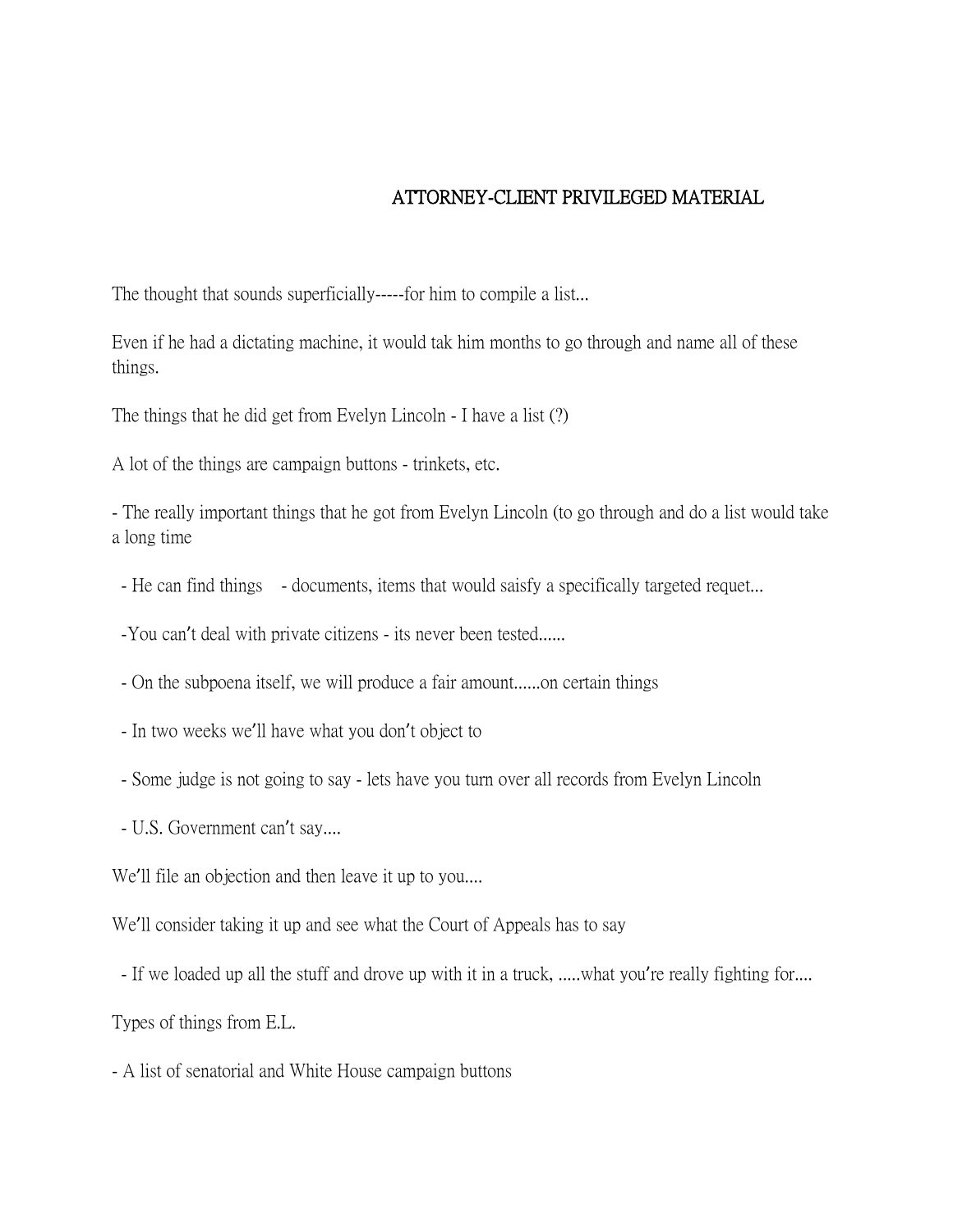- Thousands of photos of Kennedy - both as a Senator and as a President (nothing assassination related)

- He's got a rocking chair in her office
- Various items that were on her desk.
- Trainkets that would sit on the President's desk for a day
- He's got miscellaneous notes to Mrs. Lincoln from JFK or JACKIE (Merry Christmas Mrs. Lincoln)

- He has things that hit the trash can....

Then he went through and talked about the things we will produce.....I tried to clarify something and he flared up - I'm not going to play this game, etc.

- Then he said, "what we're going to produce, is what we think is reasonably related to the subpoena."

I'm now going to capsulize this and I will return this in writing......

Tentatively, we're going to produce:

Paragraph 1 Paragraph 2 Paragraph 3

Paragraph 4 - We've already given just what I read to you - I've got a list from my client.......(I'm not going to give that to you.)

Paragraph 5 - We'll object to this in its entirety

Paragraph 6 - There is no such document (it doesn't exist) We're not going to produce anything else.

Paragraph 7 - I don't believe anything exists under the description that you gave - I'm going to object as to breadth and irrelevance

Paragraph 8 - I believe that the only area of documents that would be responsive is the Guernseys his contrct negotiations, etc. ....will object

Paragraph 9 - I already have given you this. We'll provide it..

Paragraph 10 - Answer is none (We're going to file an objection)